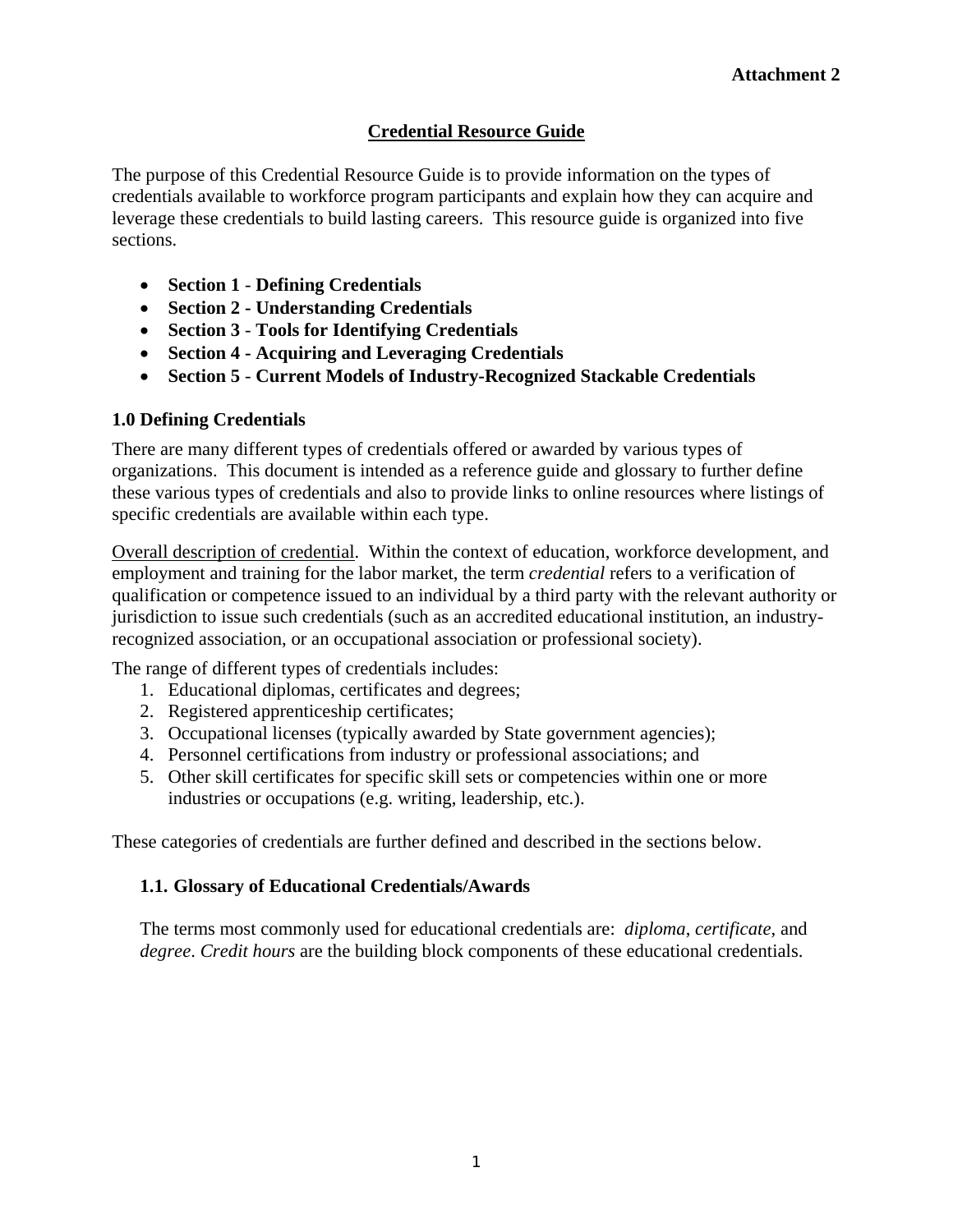| High school diploma or<br>recognized equivalent                                                   | A document certifying the successful completion of a prescribed<br>secondary school program of studies, or the attainment of<br>satisfactory scores on the General Educational Development (GED)<br>test or another state specified examination.                                                                                                                                                                                                                                           |
|---------------------------------------------------------------------------------------------------|--------------------------------------------------------------------------------------------------------------------------------------------------------------------------------------------------------------------------------------------------------------------------------------------------------------------------------------------------------------------------------------------------------------------------------------------------------------------------------------------|
| Postsecondary award,<br>certificate, or diploma<br>(less than 1 academic<br>year)                 | An award that requires completion of an organized program of study<br>at the postsecondary level (below the baccalaureate degree) in less<br>than 1 academic year (2 semesters or 3 quarters), or designed for<br>completion in less than 30 semester or trimester credit hours, or in<br>less than 45 quarter credit hours, or in less than 900 contact or clock<br>hours, by a student enrolled full time.                                                                               |
| Postsecondary award,<br>certificate, or diploma (at<br>least 1 but less than 2<br>academic years) | An award that requires completion of an organized <b>program</b> of study<br>at the postsecondary level (below the baccalaureate degree) in at<br>least 1 but less than 2 full-time equivalent <b>academic years</b> , or<br>designed for completion in at least 30 but less than 60 semester or<br>trimester credit hours, or in at least 45 but less than 90 quarter credit<br>hours, or in at least 900 but less than 1,800 contact or clock hours,<br>by a student enrolled full time. |
| Postsecondary award,<br>certificate, or diploma (at<br>least 2 but less than 4<br>academic years) | An award that requires completion of an organized program of study<br>at the postsecondary level (below the baccalaureate degree) in at<br>least 2 but less than 4 full-time equivalent <b>academic</b> years, or<br>designed for completion in at least 60 but less than 120 semester or<br>trimester credit hours, or in at least 90 but less than 180 quarter<br>credit hours, or in at least 1,800 but less than 3,600 contact or clock<br>hours, by a student enrolled full time.     |
| Certificate                                                                                       | A formal award certifying the satisfactory completion of a<br>postsecondary education program.                                                                                                                                                                                                                                                                                                                                                                                             |
| Post-baccalaureate<br>certificate                                                                 | An award that requires completion of an organized program of study<br>equivalent to 18 semester credit hours beyond the bachelor's degree. It<br>is designed for persons who have completed a baccalaureate degree,<br>but does not meet the requirements of a master's degree.                                                                                                                                                                                                            |
| Post-master's certificate                                                                         | An award that requires completion of an organized program of study<br>equivalent to 24 semester credit hours beyond the master's degree, but<br>does not meet the requirements of academic degrees at the doctor's<br>level.                                                                                                                                                                                                                                                               |
| First-professional<br>certificate (post-degree)                                                   | An award that requires completion of an organized program of study<br>designed for persons who have completed the first-professional<br>degree (see next page). Examples could be refresher courses or<br>additional units of study in a specialty or subspecialty.                                                                                                                                                                                                                        |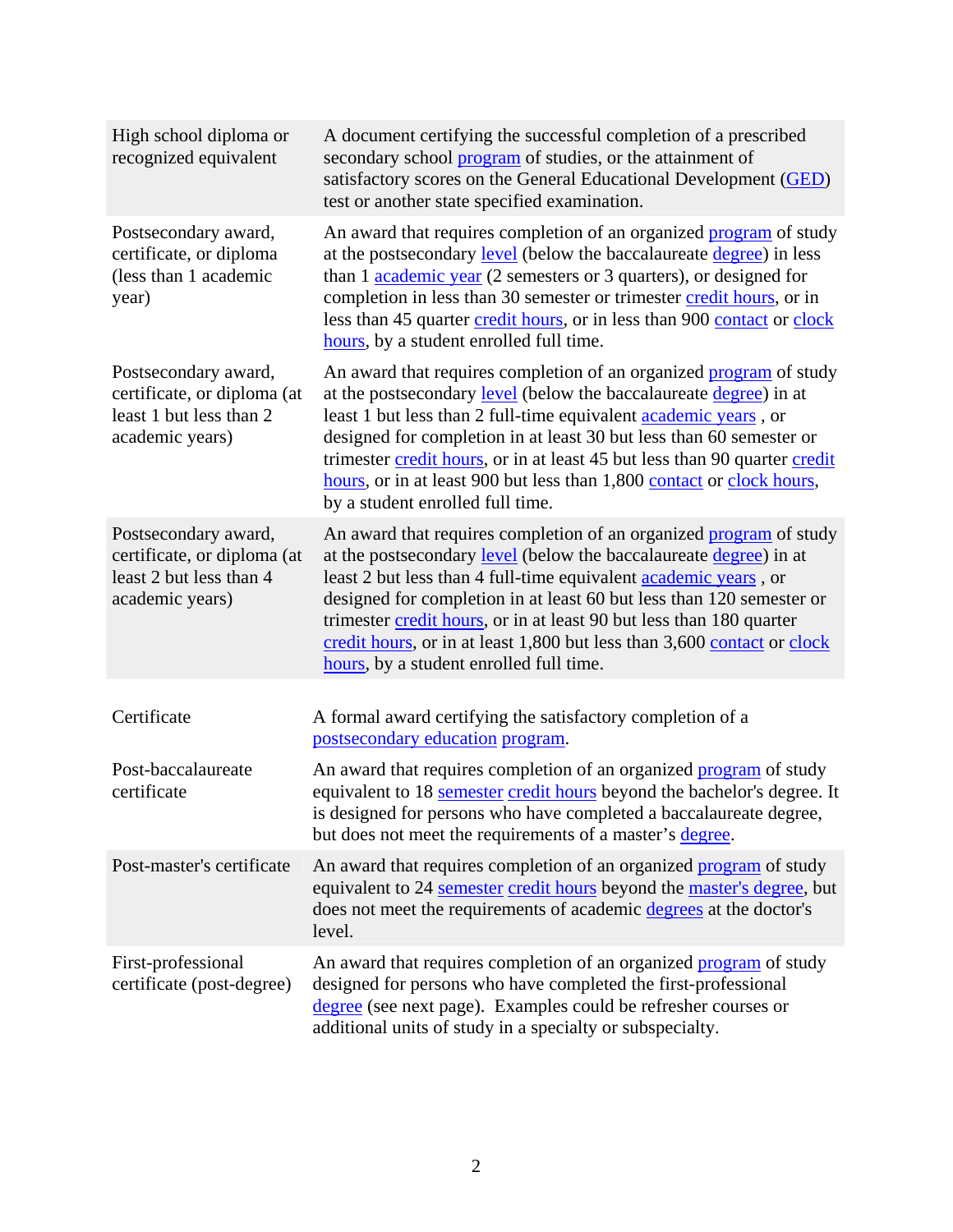| Degree                    | An award conferred by a college, university, or other postsecondary<br>education institution as official recognition for the successful<br>completion of a <b>program</b> of studies.                                                                                                                                                                                                                                                                                                                                                                                                                                                                                                                                                                         |
|---------------------------|---------------------------------------------------------------------------------------------------------------------------------------------------------------------------------------------------------------------------------------------------------------------------------------------------------------------------------------------------------------------------------------------------------------------------------------------------------------------------------------------------------------------------------------------------------------------------------------------------------------------------------------------------------------------------------------------------------------------------------------------------------------|
| Associate's degree        | An award that normally requires at least 2 but less than 4 years of<br>full-time equivalent college work.                                                                                                                                                                                                                                                                                                                                                                                                                                                                                                                                                                                                                                                     |
| Bachelor's degree         | An award (baccalaureate or equivalent degree, as determined by the<br>Secretary, U.S. Department of Education) that normally requires at<br>least 4 but not more than 5 years of full-time equivalent college-level<br>work. This includes all bachelor's degrees conferred in a 5-year<br>cooperative (work-study) program. A cooperative plan provides for<br>alternate class attendance and employment in business, industry, or<br>government; thus, it allows students to combine actual work<br>experience with their college studies. Also includes bachelor's<br>degrees in which the normal 4 years of work are completed in 3 years.                                                                                                                |
| Master's degree           | An award that requires the successful completion of a program of<br>study of at least the full-time equivalent of 1 but not more than 2<br>academic years of work beyond the <b>bachelor's</b> degree.<br>Some of these degrees, such as those in Theology (M.Div.,<br>M.H.L./Rav) that were formerly classified as "first-professional", may<br>require more than two full-time equivalent academic years of work.                                                                                                                                                                                                                                                                                                                                           |
| First-professional degree | An award that requires completion of a program that meets all of the<br>following criteria: (1) completion of the academic requirements to<br>begin practice in the profession; (2) at least 2 years of college work<br>prior to entering the program; and (3) a total of at least 6 academic<br>years of college work to complete the degree program, including prior<br>required college work plus the length of the professional program<br>itself. First-professional degrees may be awarded in the following 10<br>fields:<br>Chiropractic (D.C. or D.C.M.)<br>Dentistry (D.D.S. or D.M.D.)<br>Law $(L.L.B. or J.D.)$<br>Medicine (M.D.)<br>Optometry (O.D.)<br>Osteopathic Medicine (D.O.)<br>Pharmacy (Pharm.D.)<br>Podiatry (D.P.M., D.P., or Pod.D.) |
|                           | Theology (M.Div., M.H.L., B.D., or Ordination)                                                                                                                                                                                                                                                                                                                                                                                                                                                                                                                                                                                                                                                                                                                |
|                           | Veterinary Medicine (D.V.M.)                                                                                                                                                                                                                                                                                                                                                                                                                                                                                                                                                                                                                                                                                                                                  |
| Doctor's degree           | The highest award a student can earn for graduate study. The doctor's<br>degree classification includes such degrees as Doctor of Education,<br>Doctor of Juridical Science, Doctor of Public Health, and the Doctor                                                                                                                                                                                                                                                                                                                                                                                                                                                                                                                                          |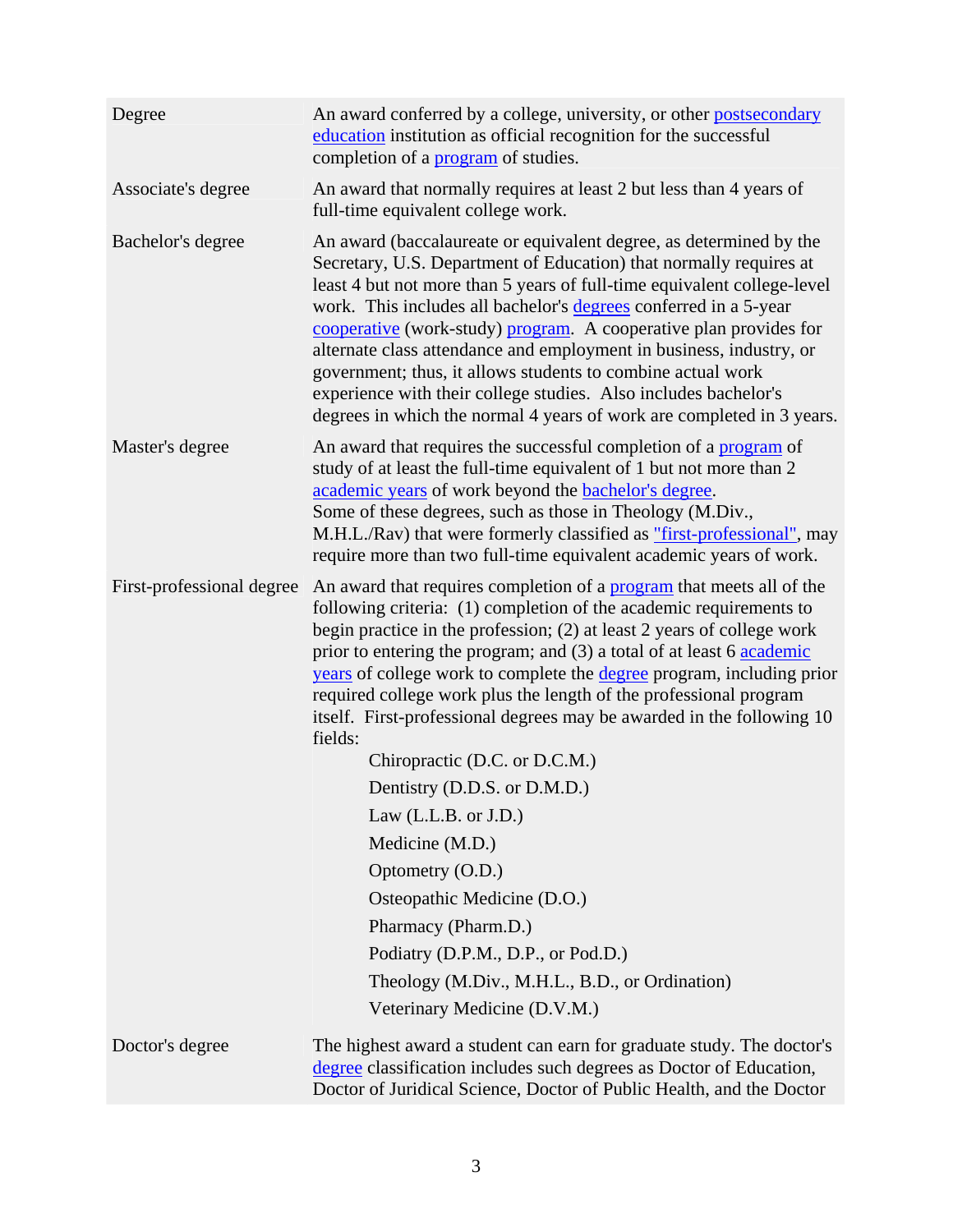of Philosophy degree in any field such as agronomy, food technology, education, engineering, public administration, ophthalmology, or radiology.

**Source**: U.S. Department of Education, National Center for Education Statistics, Integrated Postsecondary Education Data System Glossary at: [http://nces.ed.gov/ipeds/glossary/.](http://nces.ed.gov/ipeds/glossary/)

# **1.2. Apprenticeship Certification or Certificate**

The Registered Apprenticeship system offers two types of credentials for workers: 1) certificate of completion of an apprenticeship program, and 2) interim credentials, introduced in October 2008 with the final rule revising regulations for Labor Standards for Registration of Apprenticeship programs (29 CFR part 29). Certificates of completion of apprenticeship are issued by the U.S. Department of Labor (DOL) or a State Apprenticeship Agency. Currently, interim credentials are issued by DOL.

Apprenticeship Certification or Certificate means documentary evidence that:

- $\triangleright$  The Office of Apprenticeship has approved a set of National Guidelines for Apprenticeship Standards developed by a national committee or organization, joint or unilateral, for policy or guideline use by local affiliates, as conforming to the standards of apprenticeship set forth in 29 CFR part 29.5;
- $\triangleright$  A Registration Agency has established that an individual is eligible for probationary employment as an apprentice under a registered apprenticeship program;
- $\triangleright$  A Registration Agency has registered an apprenticeship program as evidenced by a Certificate of Registration or other written indicia;
- $\triangleright$  A Registration Agency has determined that an apprentice has successfully met the requirements and demonstrated the acceptable skill levels to receive an interim credential; or
- $\triangleright$  A Registration Agency has determined that an individual has successfully completed an apprenticeship.

Apprenticeship interim credential means a credential issued by the Registration Agency, upon request of the appropriate sponsor, as certification of competency attainment by an apprentice. See Appendix 1 for additional background information on Apprenticeship credentials.

**Sourc**e: Excerpts from Apprenticeship Regulations, 29 CFR part 29, Labor Standards for Registration of Apprenticeship Programs (as amended October 28, 2008).

# **1.3. Occupational Licenses**

Characteristics of occupational licenses include that they typically are:

- $\triangleright$  Granted by Federal, state or local governmental agencies;
- $\triangleright$  Mandatory in the relevant jurisdiction;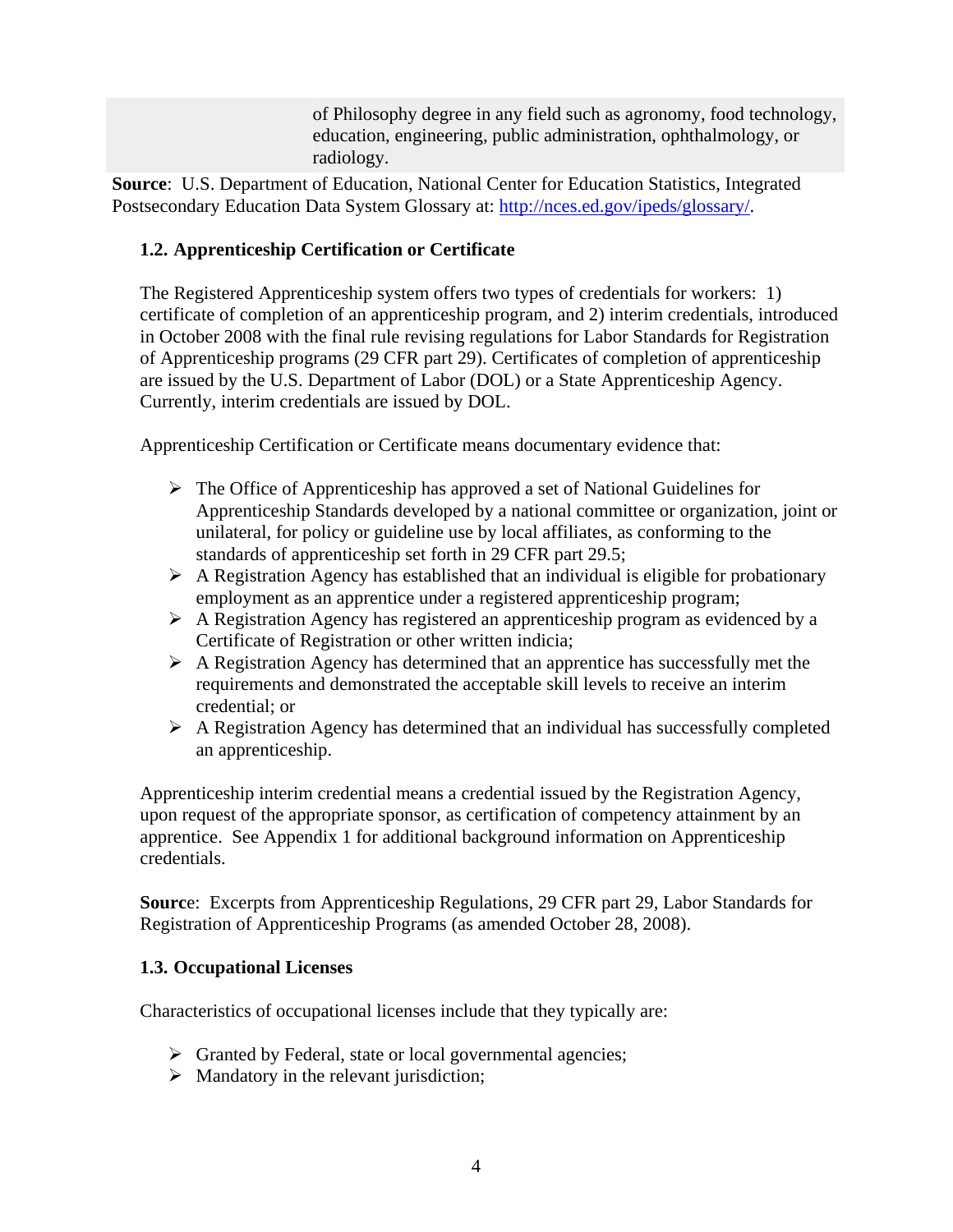- $\triangleright$  Intended to set professional standards and ensure safety and quality of work, such as medical licenses for doctors;
- $\triangleright$  Required in addition to other credentials (educational awards, apprenticeship, or certification);
- $\triangleright$  Defined by laws and regulations;
- > Time-limited occupational licenses must be renewed based on meeting on-going requirements to maintain the license; and
- $\triangleright$  Violation of the terms of the license can result in legal action.

# **1.4. Personnel Certifications**

A personnel certification indicates that the individual has acquired the necessary knowledge, skills and sometimes personal attributes to perform a specific occupation or skill. The certification process is based on a formal study that has validated the necessary knowledge, skills and sometimes personal attributes that have been assessed (through examinations that have been determined to be fair, valid and reliable) and re-affirmed (re-certification) at a designated interval (such as every three years). The certificate that is given is owned by the certification body and can be taken away from the certified person for reasons of unethical or incompetent behavior after an appropriate due process.

Characteristics of personnel certifications include:

- $\triangleright$  Granted by third-party non-governmental agencies usually associations, and by companies;
- $\triangleright$  Intended to set professional standards for qualifications, such as a certification for a crane operator, or a Novell Network Certified Engineer;
- $\triangleright$  The standards for certifications are not defined by government laws or regulations;
- $\triangleright$  Usually require successful completion of an examination or assessment, which indicates mastery of competencies as measured against a defensible set of standards;
- $\triangleright$  Standards are set through a defensible, industry-wide process of job analysis or role delineation that results in an outline of required knowledge and skills
- $\triangleright$  Usually require a set amount of work experience or professional/practical experience;
- $\triangleright$  Usually must be renewed in some way after a certain time period based on meeting certain requirements for renewal;
- $\triangleright$  Voluntary although state licensure boards and employers may specify certification as part of their requirements; and
- $\triangleright$  Violation of standards or requirements can result in suspension or revocation of certification.

# **1.5. Other skill certificates typically are:**

- $\triangleright$  Issued after an individual attends or participates in a particular meeting or course (certificate of completion); or
- $\triangleright$  Attest to knowledge attainment rather than competency.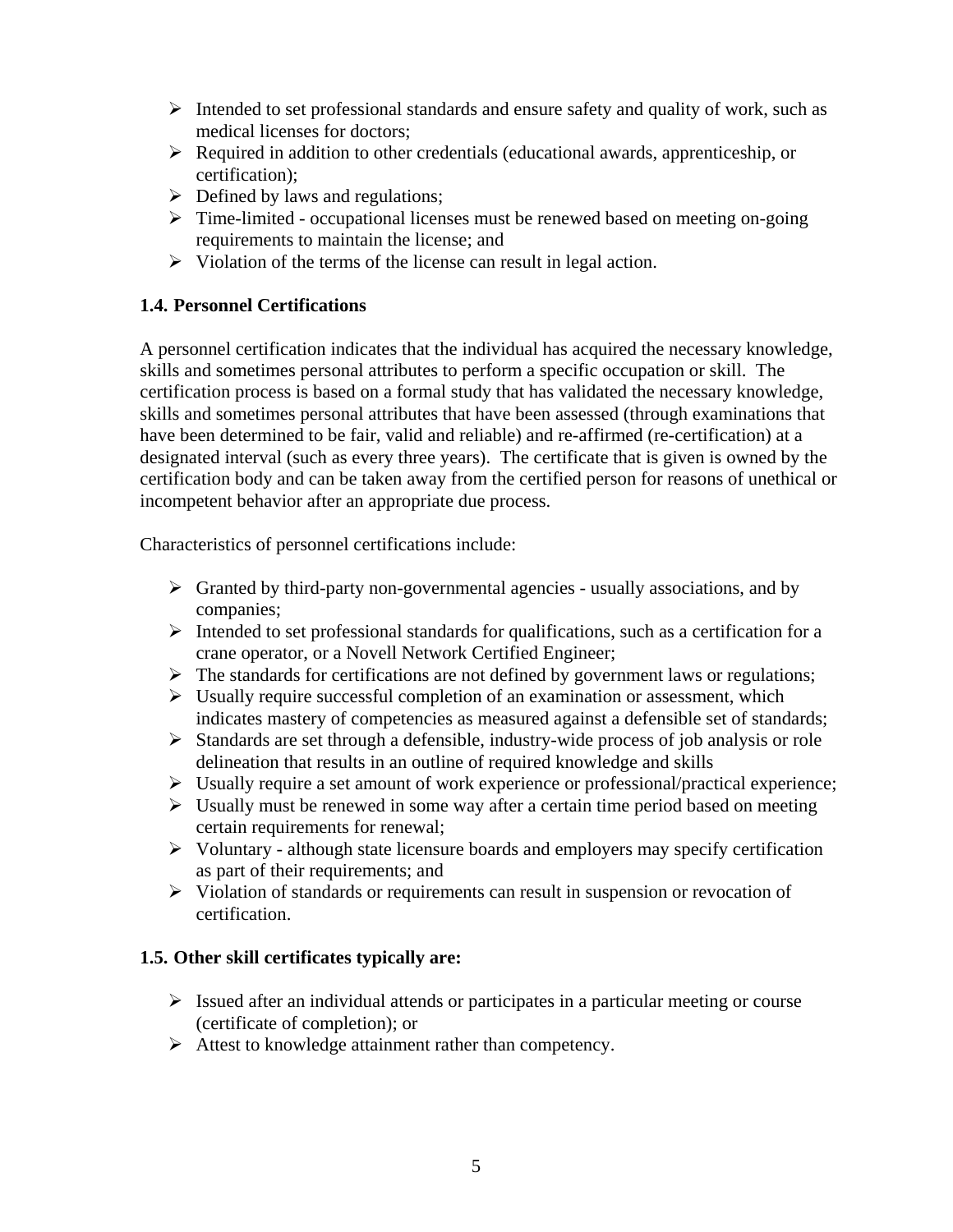#### **2.0 Understanding Credentials: Attributes, Types and Examples**

Since credentials come in many different forms and are issued by a wide variety of entities, they defy easy classification. In addition, various credentials have different characteristics and determining the value of specific credentials can also be challenging. For example, in some cases the value is very clear, such as when a credential is required in order to work in a certain industry or occupation (nursing licenses, for example). In other cases, however, the value added from holding a credential is less clear-cut, such as when they contribute to a hiring advantage, higher earnings, enhanced job security, or advancement along a career pathway. This section provides an overview of the most significant characteristics of credentials in relation to the goal of equipping workers with career-enhancing credentials.

#### **2.1. Attributes of Career-Enhancing Credentials**

Four attributes of educational and workforce credentials that strengthen the value of credentials to individuals are *industry-recognition*, *stackability*, *portablility* and *accreditation*. Accreditation by an independent quality review body is a valuable attribute, but at present, the majority of certain types of credentials are not accredited.

- **Industry-Recognized:** An industry-recognized credential is one that either is developed and offered by, or endorsed by a nationally-recognized industry association or organization representing a sizeable portion of the industry sector, or a credential that is sought or accepted by companies within the industry sector for purposes of hiring or recruitment which may include credentials from vendors of certain products. Consumer should be aware that in some industry sectors there may be more than one major industry association and that they may endorse or promote different credentials, and that the credentials that are sought by individual companies in an industry can vary by geographic region, by company size, or based on what product or equipment the company uses and needs workers to be able to operate. This is merely to point out that there may not be a single readily identifiable national credential for all industry sectors or occupations. The hundreds of certifications that exist within the information technology (IT) industry are a very good example. There are multiple industry associations, and there are multiple product vendors that offer personnel certifications. The workforce investment system operating in a local area needs to interface with employers to determine what IT credentials are in demand by local employers that are hiring.
- **Stackable:** A credential is considered stackable when it is part of a sequence of credentials that can be accumulated over time to build up an individual's qualifications and help them to move along a career pathway or up a career ladder to different and potentially higher-paying jobs. For example, one can stack a high school diploma, an associate's degree, and then typically obtain two more years of appropriate postsecondary education to obtain a bachelor's degree. An individual can also stack an interim career/work readiness or pre-apprenticeship certificate, then complete an apprenticeship, and later earn a degree or advanced certification. Information on identifying career ladders and lattices and related credentials is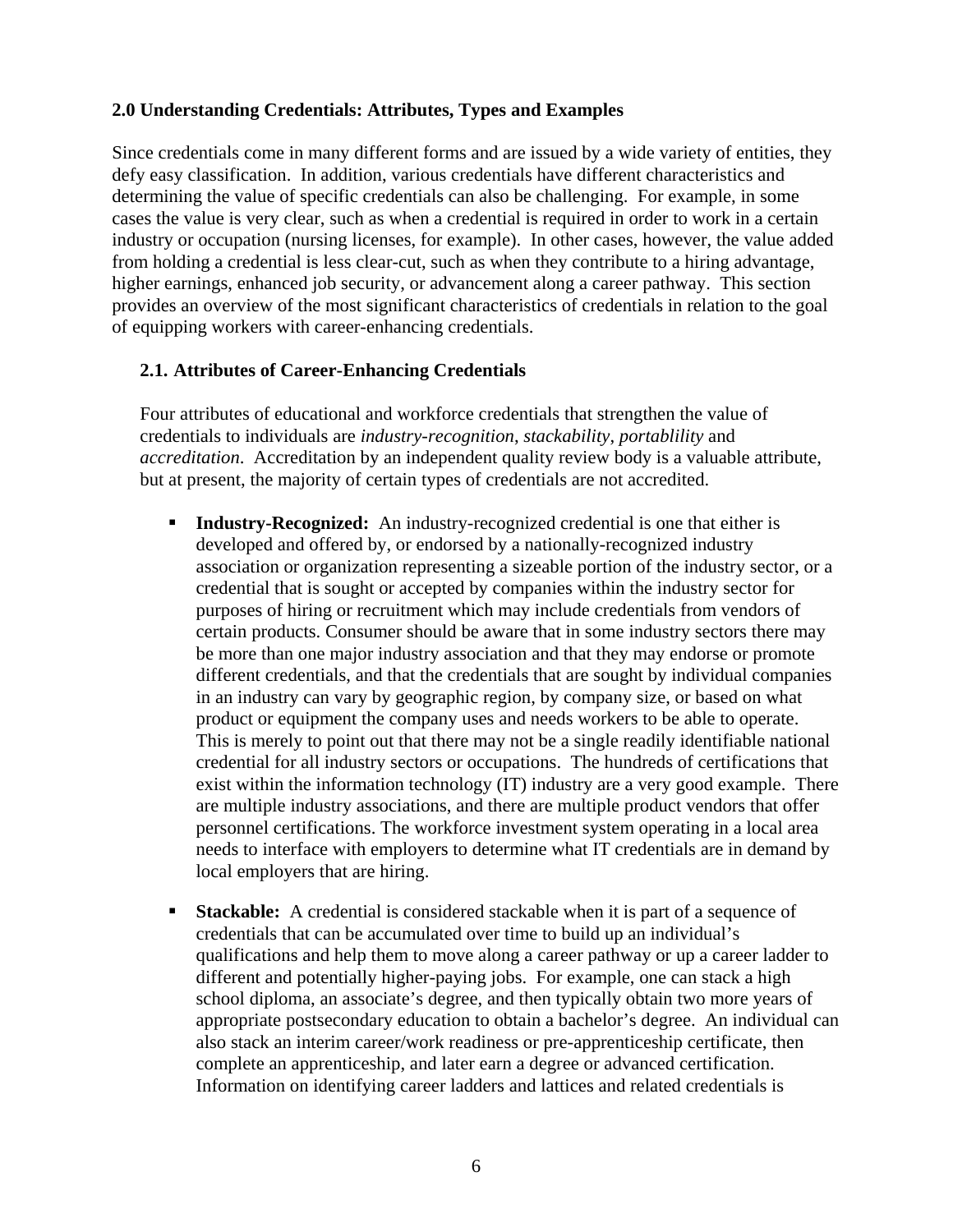covered in a later section of this paper, along with examples of some existing industry sectors that are working to identify stackable credentials.

- **Portable:** A credential is considered portable when it is recognized and accepted as verifying the qualifications of an individual in other settings - either in other geographic areas, at other educational institutions, or by other industries or employing companies.
- **Accredited:** The goal of accreditation of educational programs is to ensure that the education provided by institutions of higher education meets acceptable levels of quality. The U.S. Department of Education maintains a website on "Accreditation in the United States" at <http://www2.ed.gov/admins/finaid/accred/index.html> that provides lists of regional and national accrediting agencies recognized by the U.S. Secretary of Education as reliable authorities concerning the quality of education or training offered by the institutions of higher education or higher education programs they accredit. Students using federal financial aid must enroll in institutions or programs that are accredited by the appropriate regional or national accrediting agency.

Accreditation exists in the realm of personnel certification but is less common. There are two main organizations that accredit personnel certifications or certificates.

- The American National Standards Institute provides accreditation of personnel certifications and certificates and maintains a Directory of Accredited Personnel (ANSI/ISO/IEC 17024) Certification Bodies, Applicants and Suspended Certification Bodies available online at: [https://www.ansica.org/wwwversion2/outside/PERdirectory.asp?menuID=](https://www.ansica.org/wwwversion2/outside/PERdirectory.asp?menuID=2) [2](https://www.ansica.org/wwwversion2/outside/PERdirectory.asp?menuID=2) .
- The Institute for Credentialing Excellence (ICE)/ National Commission for Certifying Agencies (NCCA) provides accreditation of personnel certifications and certificates and maintains a listing of Accredited Certification Programs at: [http://www.credentialingexcellence.org/NCCAAccreditation/AccreditedC](http://www.credentialingexcellence.org/NCCAAccreditation/AccreditedCertificationPrograms/tabid/120/Default.aspx) [ertificationPrograms/tabid/120/Default.aspx.](http://www.credentialingexcellence.org/NCCAAccreditation/AccreditedCertificationPrograms/tabid/120/Default.aspx) ICE/NCCA also has recently begun a program to accredit Personnel Certificates, see [http://www.credentialingexcellence.org/AccreditationServices/Certificate](http://www.credentialingexcellence.org/AccreditationServices/CertificateProgramAccreditation/tabid/392/Default.aspx) [ProgramAccreditation/tabid/392/Default.aspx](http://www.credentialingexcellence.org/AccreditationServices/CertificateProgramAccreditation/tabid/392/Default.aspx) .

Industry–recognized, portable, and stackable credentials provide a valuable return on investment for workforce system customers, because they allow customers to work towards both short- and long-term employment and career goals.

# **2.2. Stackability and Portability of Different Types of Credentials**

Every career pathway and career ladder is founded on initial attainment of a high school diploma or GED. For adults who do not have either, or obtained them many years prior, assessment and remediation may be needed to ensure they have the necessary academic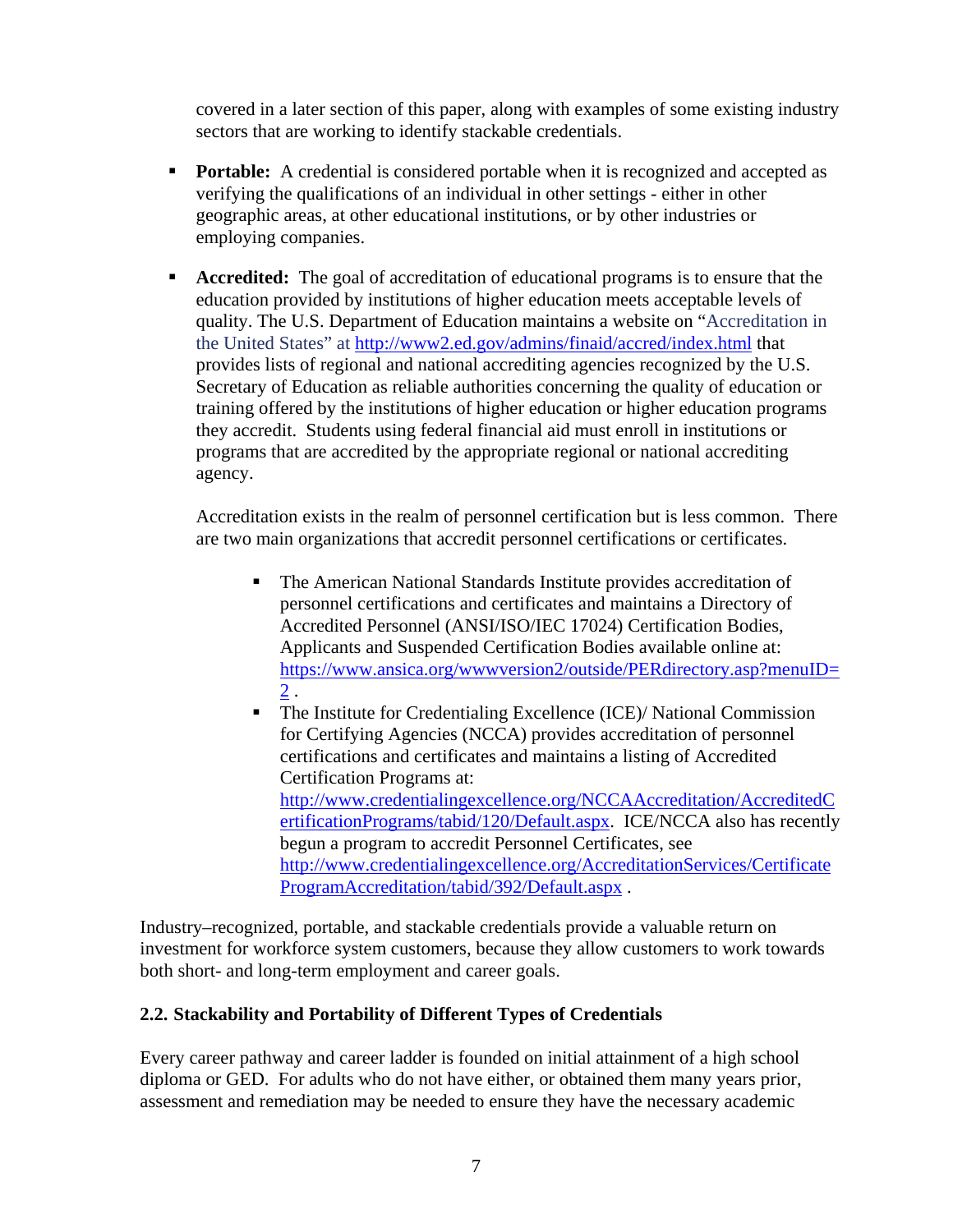fundamentals in literacy, numeracy, English language fluency, and science, as applicable for their chosen career field. Employability skills and soft skills are also necessary prerequisites for work. Once an individual has these foundational credentials, he or she can start to develop specialized skills for an industry and occupation (or sequence of jobs and occupations) and embark on a career path. Hence, individuals often need to accumulate or "stack" a series of credentials in order to build their career path or career ladder over time. Credentials can vary significantly in terms of the degree to which they are industryrecognized, stackable and portable.

**2.2.1 Educational certificates and degrees** from accredited institutions are typically portable throughout the United States. The stackability of educational awards varies based on the field of study and may not be as simple as first obtaining an associate's degree and then adding two more years to attain a bachelor's degree. However, an associate's degree from a junior or community college may not always be equivalent to the first two years towards a bachelor's degree. For example, some associate's degree programs that are occupation-specific may not always include all of the general education requirements required for full transfer credit to a Bachelor's degree. Also if an individual changes the concentration or major field of study between the time they attain the associate's degree and then go on to earn a bachelor's degree in another major, there may be prerequisites or other core requirements that need to be fulfilled that will require more than two years of additional postsecondary study in order to earn that bachelor's degree.

Educational credentials of various lengths are usually expressed in terms of credit hours. A credit hour is defined by the National Center for Education Statistics as, "A unit of measure representing the equivalent of an hour (50 minutes) of [instruction](http://nces.ed.gov/ipeds/glossary/index.asp?id=337) per week over the entire term. It is applied toward the total number of [credit](http://nces.ed.gov/ipeds/glossary/index.asp?id=151) hours needed for completing the requirements of a <u>[degree,](http://nces.ed.gov/ipeds/glossary/index.asp?id=169) [diploma](http://nces.ed.gov/ipeds/glossary/index.asp?id=177), [certificate](http://nces.ed.gov/ipeds/glossary/index.asp?id=105)</u>, or other formal award."

There are limitations on the stackability of educational credit hours. Accumulating credit hours outside of an accredited program leading to a formal educational award may mean that not all of the hours will be counted toward an eventual educational award. In other words, if an individual earns educational credits for various courses at different institutions, not all of the credits may be accepted toward a certain degree - so stacking of educational credits depends on a number of variables, the subject matter, how recently they were earned, whether they fulfill core program requirements, and various other factors that all can impact their potential stackability.

**2.2.2 Apprenticeship** addresses stackability in several ways: 1) through the introduction of interim credentials; 2) the transition from apprentice status to journeyworker status; 3) through attainment of educational credit for portions of apprenticeship programs; and 4) through attainment of related occupational licenses or personnel certifications as part of an apprenticeship program.

Apprenticeship Interim Credentials. Issuance of interim credentials will be determined by the apprenticeship program sponsor's choice of approach for an apprentice's progression through that program. There are three approaches: competency-based, time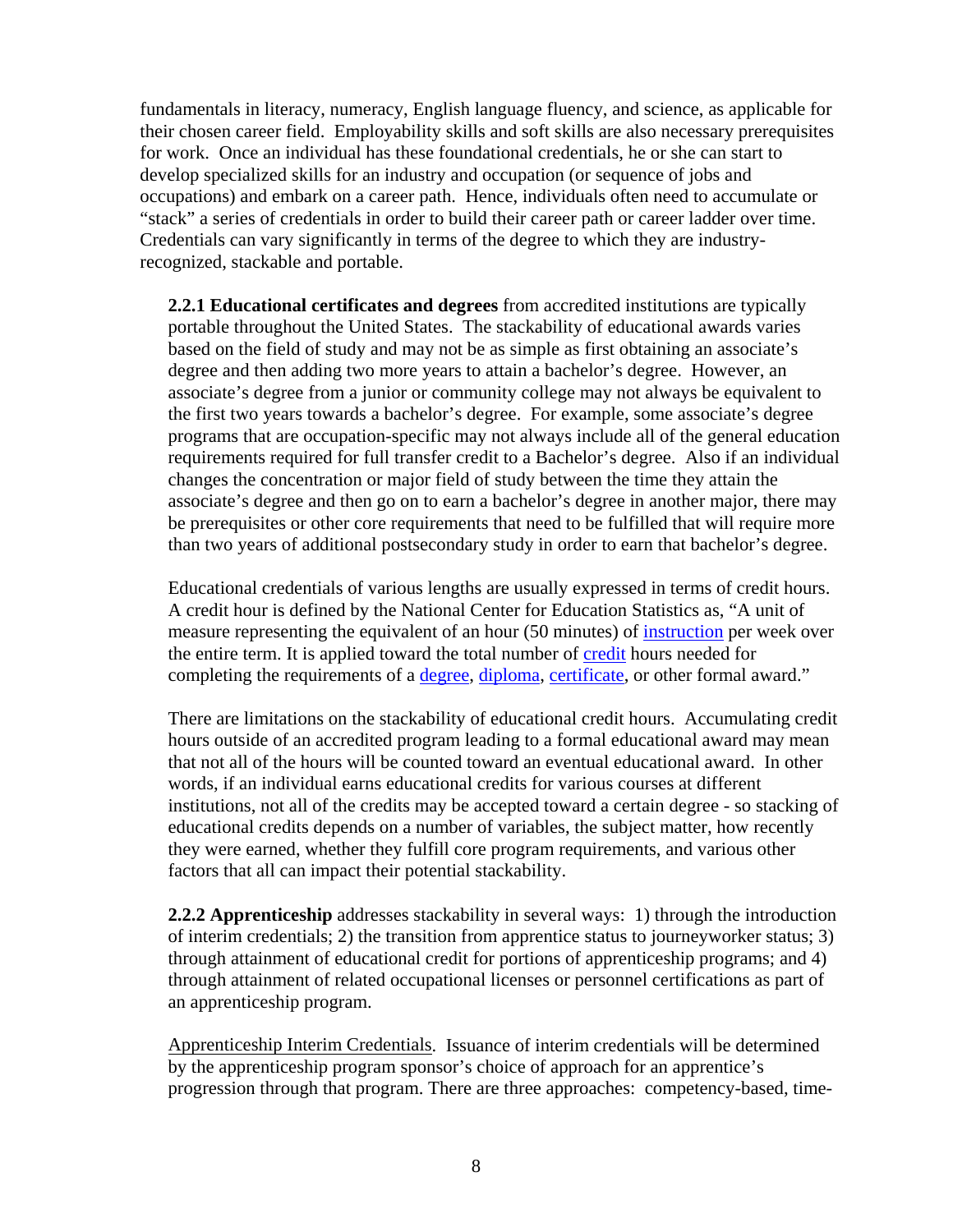based, or a hybrid of the two. Program sponsors must identify and define all interim credentials in the program standards that are registered with the Registration Agency. Interim credentials may be issued only for industry-recognized components of an apprenticeable occupation. Therefore, if an apprenticeship program's standards do not include provisions for issuance of interim credentials for specific components of an apprenticeable occupation, the Registration Agency with which the program is registered may not issue interim credentials to apprentices registered with that program.

Interim credentials are issued by the Registration Agency, upon request of the appropriate sponsor, as certification of an apprentice's attainment of competency. Furthermore, the regulations do not require program sponsors to include interim credentials in their program standards, nor do they require sponsors to request that a Registration Agency issue interim credentials to apprentices registered in their apprenticeship programs. The Department also recognizes that some Registration Agencies may find the issuance of interim credentials to be unduly burdensome and beyond their capabilities. Therefore, Registration Agencies, other than the Office of Apprenticeship, may opt not to offer this additional service.

The DOL Office of Apprenticeship has concluded that the revised regulatory framework regarding interim credentials does not detract from the overall goal of the National Apprenticeship System to support and enable apprentices to complete an apprenticeship program. Through the authorization of interim credentials, the National Apprenticeship System recognizes that some industries and occupations are more amenable to an incremental recognition of an apprentice's increasing skills, knowledge, and abilities. In such industries the use of interim credentials can afford multiple opportunities for apprentices to grow and expand their knowledge and their capacity to meet current, new, and emerging industry advances. Use of interim credentials also recognizes the fact that not all apprentices will complete their apprenticeship programs and offers opportunities for recognition of what these individuals have learned. Therefore, interim credentials will also enable apprentices to obtain portable credentials commensurate with the skills and competencies acquired and demonstrated throughout an apprenticeship. Notwithstanding the value of interim credentials, the issuance of a certificate of completion of apprenticeship, and the associated journeyworker status, remains the ultimate goal for the National Apprenticeship System.

#### Journeyworker Status

Individuals who have completed a Registered Apprenticeship program are often referred to as "journeyworkers." As defined in apprenticeship regulations, journey worker means a worker who has attained a level of skill, ability and competency recognized within an industry as having mastered the skills, abilities and competencies required for the occupation. (Use of the term may also refer to a mentor, technician, specialist or other skilled worker who has documented sufficient skills and knowledge of an occupation, either through a formal apprenticeship or through practical on-the-job experience and formal training.)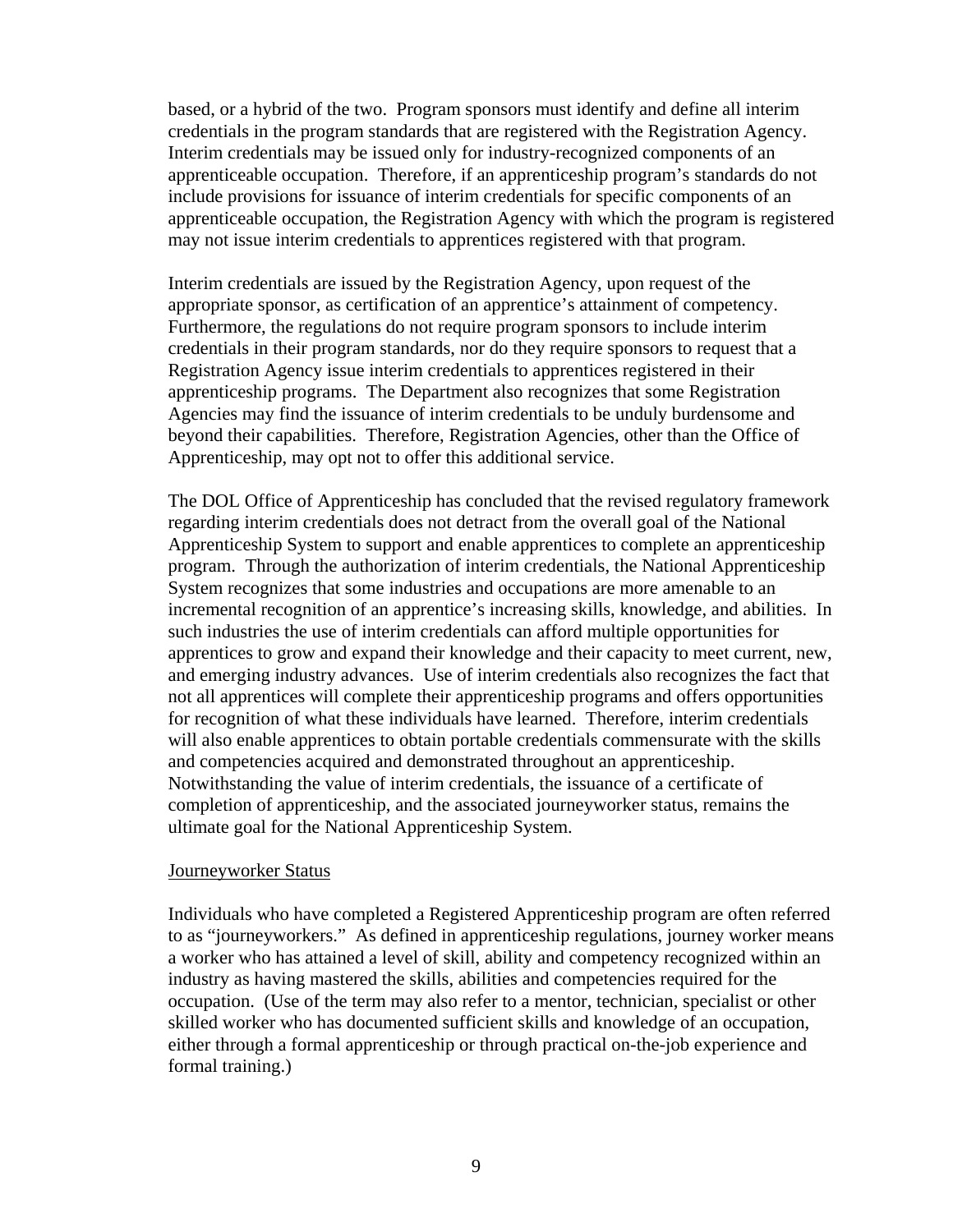#### Apprenticeship and Occupational Licenses or Certifications

During an apprenticeship or after an individual completes an apprenticeship, he or she may pursue additional certification from another credentialing body. These certifications are not a requirement of Registered Apprenticeship. However, in many construction occupations, such as plumber, electrician, and solar panel installer, in order for an individual to legally practice that occupation, he or she must also be licensed. As part of the qualifications, State licensing laws or regulations often require the individual to demonstrate that he or she has completed a Registered Apprenticeship program by providing a copy of the Certificate of Completion of Apprenticeship issued by DOL or an SAA.

**2.2.3 Occupational licenses** are required by government entities, typically state regulatory bodies, before an individual is allowed to be employed in and practice a trade, profession or other occupation. Although most occupational licenses are granted by state governments, some are granted by certain Federal agencies. State licenses often are not portable since states tend to have different licensing standards. Some states do have reciprocity agreements to recognize licenses from other states, often only for specific occupations and specific states, but reciprocity is not universal and needs to be determined on a case-by-case basis for each occupational license.

The portability of occupational licenses can be a particular issue for veterans, separating military members and military spouses, as well as dislocated workers who relocate from one state to another. Since licenses are specific to an occupation they are not really stackable, except to the extent that experience in that occupation serves as a prerequisite or a step up to another occupation in a career ladder. However, the new occupation may also require its own occupational license with its own specific requirements. For many occupations, an individual can continue to stack certifications and other training on top of a license. Licensed nurses, for example, can gain additional credentials beyond the initial license. Also, some licenses require annual training as part of continuous learning in order to maintain the license in good standing.

A couple of examples may help to illustrate the circumstances that pertain to occupational licenses. First, there are approximately 65 federally licensed occupational titles, mostly from Federal Aviation Administration and the Federal Communications Commission and these Federal occupational licenses would typically be portable within the U.S. At the state level there are some occupations that are licensed in virtually every state and some that are licensed in only a few states. As the title implies, the occupation of Licensed Practical Nurse is licensed in virtually every state, although the title used in some States is Licensed Vocational Nurse. Home Health Aides on the other hand are licensed in only nine states. There may be slight variations in the licensure requirements among these nine states that have an impact on the portability of the credential among them. However, if they are moving to a state that does not license Home Health Aides, portability will not be a concern. (There are also national personnel certifications available for Home Health Aides.)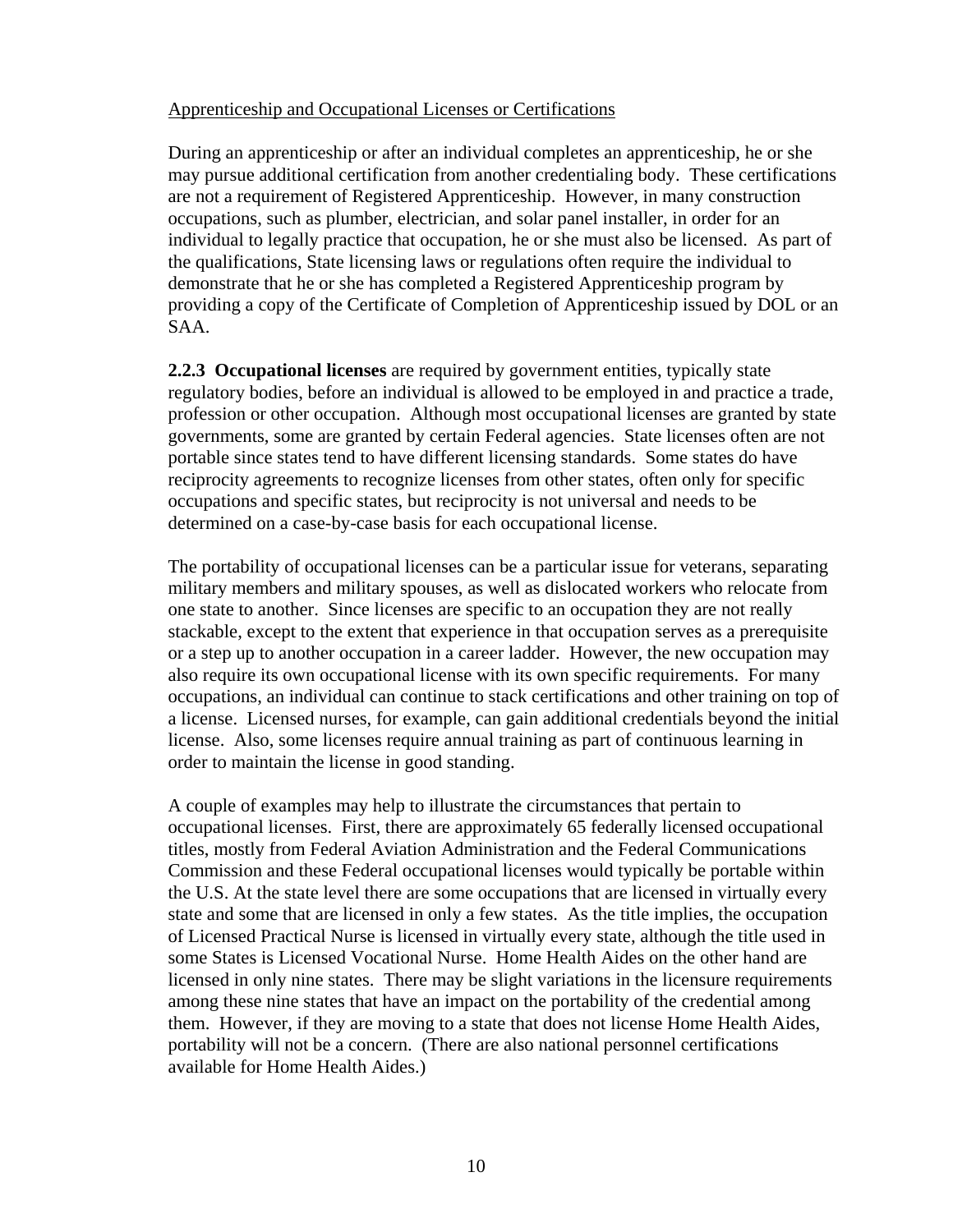**2.2.4 Personnel certifications** indicate that an individual has acquired the necessary knowledge, skills and sometimes personal attributes to perform a specific occupation/skill. The certification process is based on a formal study that has validated the necessary knowledge, skills and sometimes personal attributes that have been assessed (through examinations that have been determined to be fair, valid and reliable) and re-affirmed (re-certification) at a designated interval. The certificate that is given is owned by the certification body and can be taken away from the certified person for reasons of unethical behavior or incompetence after an appropriate due process.

Certifications issued by national industry or occupational/professional associations are typically portable, although there can be differences in regional economies or employer preferences. In addition, in some cases there is more than one similar association offering credentials in a career field that again may be preferred in different areas or by different employers. Most personnel certifications require work experience and can only be earned by stacking learning experiences and work experiences and then taking a certification examination and submitting documentation of the pertinent work experience.

In addition, personnel certifications often include work experience components that count toward attainment of the certification.

## **3.0 Tools for Identifying Credentials**

The definition of credentials in Section 1 indicated the wide range of different types of skill and workforce credentials. These credentials are also numerous, so it is not possible for an individual jobseeker or a workforce investment system professional to know all of the potential credentials. Furthermore, new credentials are developed and others become obsolete. Therefore, the best way to disseminate information on credentials is through electronic databases that are available online. This section describes the major public sources of such information.

### **3.1. Educational Programs**

There are several useful online tools to identify educational programs available in a geographic area.

- o National Center for Education Statistics—College Navigator site: <http://nces.ed.gov/collegenavigator/>.
- o ETA's CareerOneStop Short-Term Training Finder: <http://www.careeronestop.org/EducationTraining/Find/Short-TermTraining.aspx>
- o Career and Technical Education Credentials**:** The Carl Perkins Career and Technical Education Act of 2006 emphasizes programs of study in career clusters and pathways , which link what students learn in school with the knowledge and skills they need for success in college and careers. Career and Technical Education (CTE) career clusters and pathways and their curriculum frameworks provide for curriculum integration and contextual learning opportunities that reflect the career goals and interests of a wide range of learners and ensure that they achieve the standards required to be successful as they transition to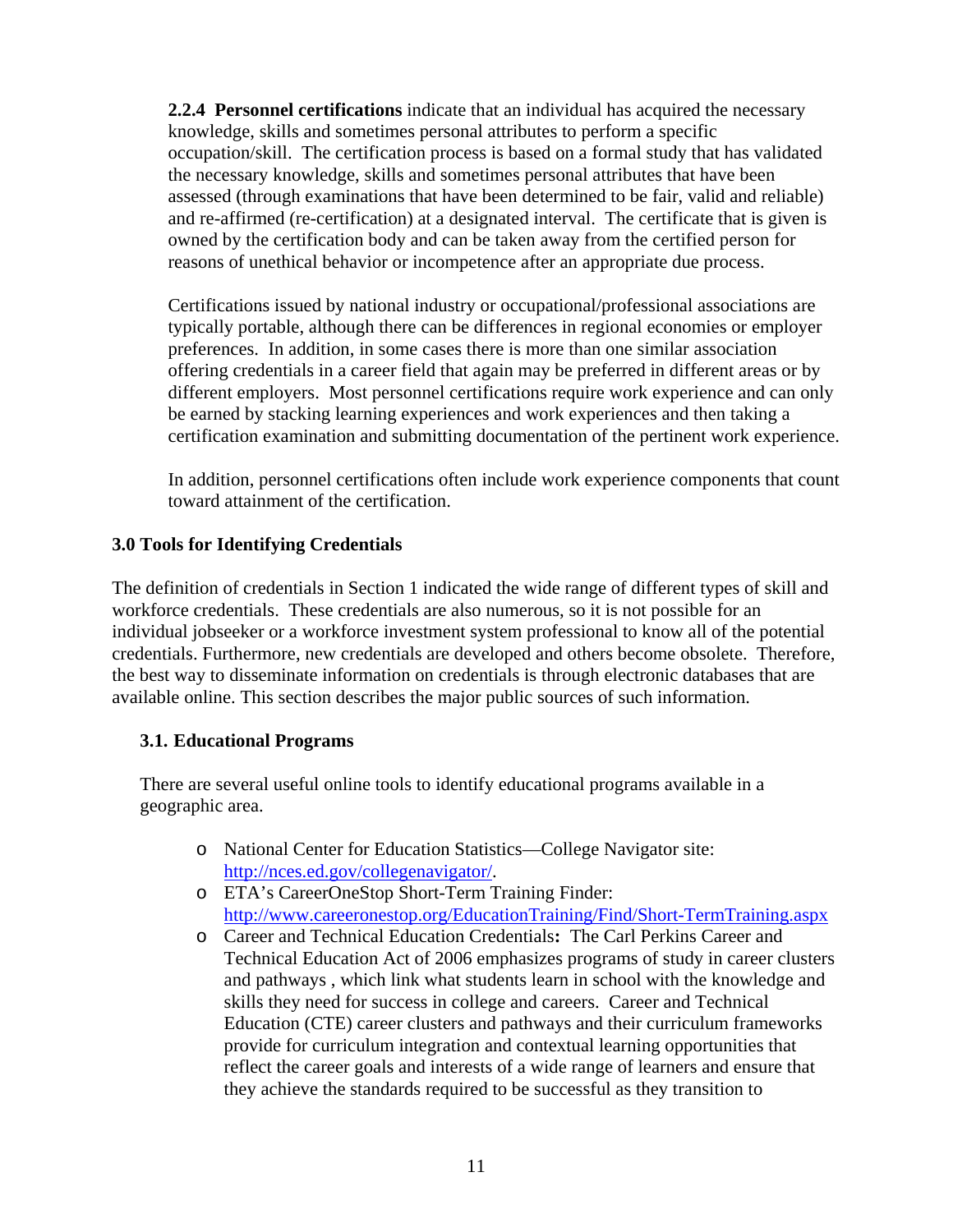postsecondary education and future careers. The National Association of State Directors of Career and Technical Education Consortium (NASDCTEc) provides information on the 16 CTE Career Clusters on their website www.careerclusters.org. This site contains a number of resources to help promote the goals of the Career Clusters and Pathways initiative, including Plans of Study and Knowledge and Skills Charts. NASDCTEc has recently added related credentials listings to these cluster resources at: http://careerclusters.org/credentials.php. All listings were reviewed by the Career Clusters leaders and/or the National Advisory Committee members and new credentials were added based on their recommendation. The credentials listed by NASDCTEc are samples of existing credentials and are not meant to be

exhaustive listings.

The listings are divided into three primary sections:

- Education and Industry Licenses;
- Education and Industry Certificates; and
- Postsecondary Degree Options.

#### **3.2. Apprenticeship Programs**

On the Office of Apprenticeship Sponsors website at <http://www.doleta.gov/oa/links.cfm> visitors can find information on the occupations and sponsors of registered apprenticeship programs in their state.

#### **3.3. Occupational Licenses**

CareerOneStop provides a searchable Licensed Occupations database at [http://www.careerinfonet.org/licensedoccupations/lois\\_keyword.asp?nodeid=16&by=keywor](http://www.careerinfonet.org/licensedoccupations/lois_keyword.asp?nodeid=16&by=keyword) [d](http://www.careerinfonet.org/licensedoccupations/lois_keyword.asp?nodeid=16&by=keyword) . This online tool contains federal and state-provided information including: Licensing agency name, address, and contact information, including Internet links if available; license description and applicable fees; and examination requirements, if applicable.

### **3.4. Personnel Certifications**

The CareerOneStop electronic tool supported by the Employment and Training Administration provides a Certification Finder tool to identify industry or occupational personnel certifications at [http://www.careerinfonet.org/certifications\\_new/default.aspx](http://www.careerinfonet.org/certifications_new/default.aspx). This tool provides information including the certifying organization's name, address, and related Web links; certification description; and certification details such as examination and/or work requirements. Information about occupational and industry certifications associated with particular industry competency models also is available through the Competency Model Clearinghouse within CareerOneStop, through the Find Resources search tool, at: <http://www.careeronestop.org/competencymodel/search.aspx>.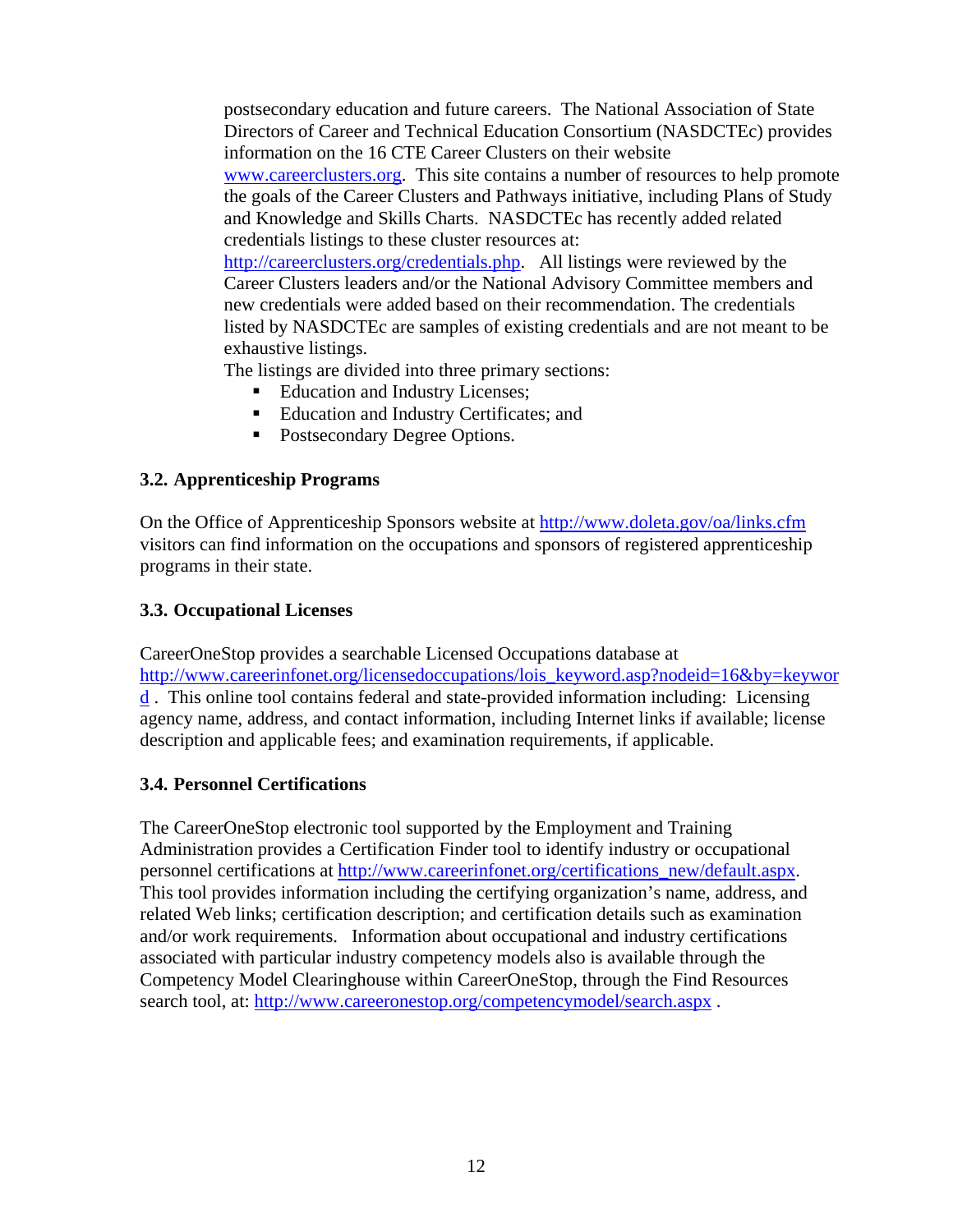## **3.5. Skills Transferability Tool**

CareerOneStop has introduced a new online tool, [www.mySkillsmyFuture.org,](http://www.myskillsmyfuture.org/) to assist dislocated workers and others who have work experience but may need to change careers to find employment. A user enters their current or a previous job title to find the closest occupation. The mySkills myFuture tool uses information on occupational competencies, from the Occupational Information Network (O\*NET) system, and labor market information to return related occupations that use some of the same knowledge and skills. When the user selects an alternative occupation to explore, the tool then displays for the target occupation related education, training, occupational licenses, and certifications if they exist, as well as local job openings.

## **4.0 Acquiring and Leveraging Credentials**

This section provides an overview of resources to help accelerate credential attainment and accumulate credits and credentials to build on existing knowledge and competencies to attain more specialized or advanced career credentials.

# **4.1. Credit for Prior or Other Learning or Work Experience**

Adult learners often face challenges in obtaining credentials because of competing demands on their time from work, family responsibilities, and continued learning. It can take a long time to accumulate credits and credentials in order to build a career pathway when education and training are being pursued on a part-time or intermittent basis. Another type of assistance that the workforce system can leverage to help individuals attain credentials is to explore all avenues to help them attain credit for prior learning and work experience.

Gaining postsecondary educational credit for prior learning or experience can help individuals earn credentials more quickly and can reduce total tuition or training costs since an individual may not be required to take certain courses. The Council on Adult and Experiential Learning (CAEL) catalogs an array of technical assistance on prior learning assessment resources to support the granting of credit for prior learning or work experience.

### National

 **American Council on Education (ACE) [College Credit Recommendation Service](http://www.acenet.edu/AM/Template.cfm?Section=CCRS)  [\(CREDIT\)](http://www.acenet.edu/AM/Template.cfm?Section=CCRS)** connects workplace learning with colleges and universities by helping adults gain access to academic credit for formal courses and examinations taken outside traditional degree programs. ACE provides reliable course equivalency information to facilitate credit award decisions. Participating organizations include corporations, professional and volunteer associations, schools, training suppliers, labor unions and government agencies.

<http://www.acenet.edu/AM/Template.cfm?Section=CCRS>

**ACE National Guide to College Credit for Workforce Training publishes credit** recommendations for formal instructional programs offered by non-collegiate agencies, both civilian employers and the military. <http://www2.acenet.edu/credit/?fuseaction=browse.main>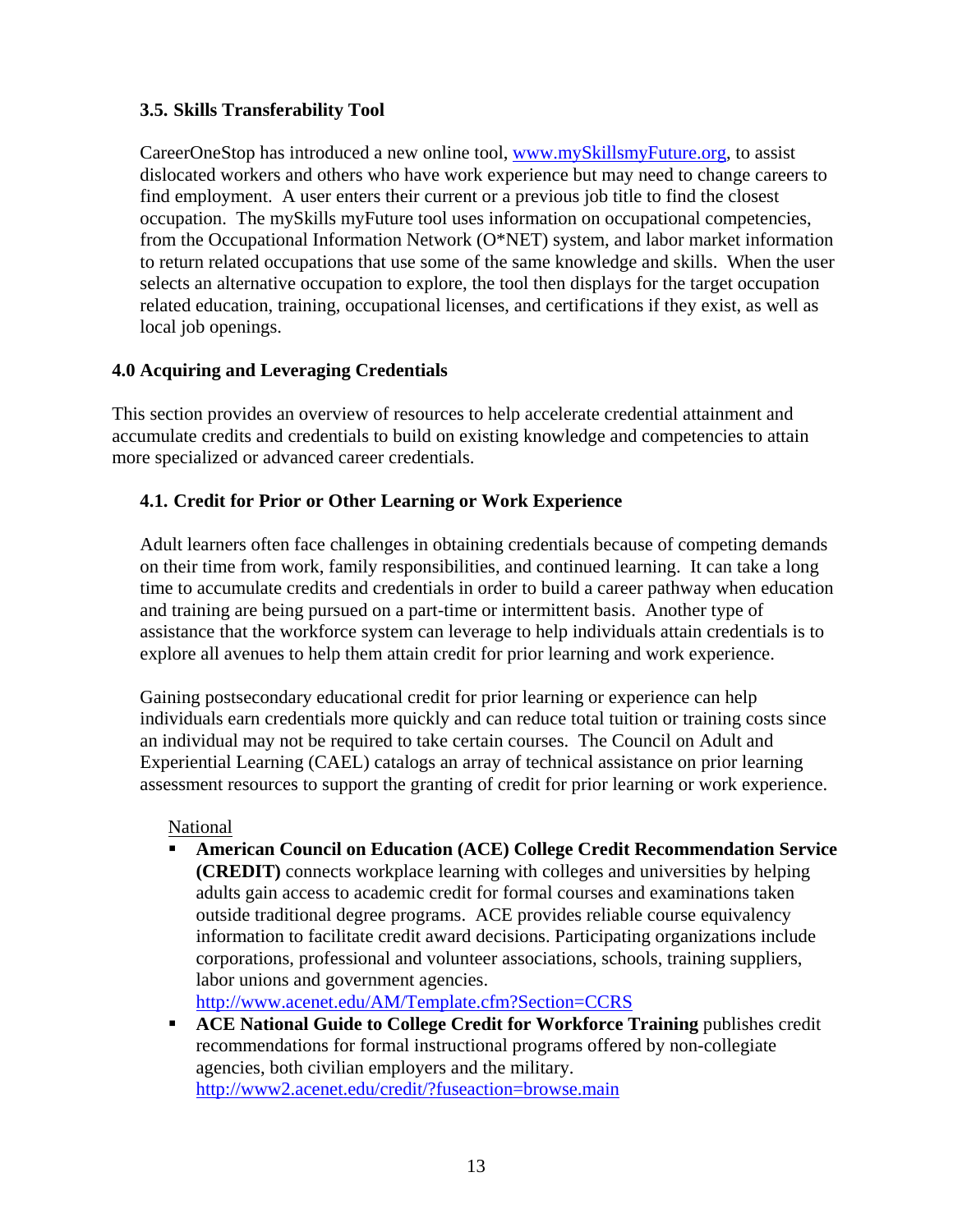### Credit by Examination

- **The [College Level Examination Program](http://www.collegeboard.com/student/testing/clep/about.html)® (CLEP)** gives individuals the opportunity to receive college credit by earning qualifying scores on any of 34 examinations for knowledge acquired through independent study, prior course work, on-the-job training, professional development, cultural pursuits, or internships. <http://www.collegeboard.com/student/testing/clep/about.html>
- **Advanced Placement (AP) Exams** are a series of tests, initially for AP High School courses with 34 exams in 19 subject areas. <http://www.collegeboard.com/student/testing/ap/about.html>
- **DSST Credit by Exam Program (formerly known as the DANTES Subject Standardized Test Program).** These exams test knowledge of both lower-level and upper-level college material through 38 exams. DANTES is the Defense Activity for Nontraditional Education Support, designed to assist military personnel in obtaining civilian educational credit for military training. <http://www.getcollegecredit.com/>
- Excelsior College Examination Program, (formerly, Regents College Exams or ACT/PEP Exams), offered by Excelsior College, New York. [https://www.excelsior.edu/Excelsior\\_College/Excelsior\\_College\\_Examinations](https://www.excelsior.edu/Excelsior_College/Excelsior_College_Examinations)

## Local

- Experiential Learning Assessments: also known as individualized student portfolios or interviews.
- Evaluation of Local Training: program evaluations done by individual colleges of non-collegiate instructional programs.
- Challenge Exams: local tests developed by a college to verify learning achievement.

CAEL also has resources to assist educational institutions in incorporating prior learning to help their students achieve certificate and degree completion. This includes an online Prior Learning Assessment Certificate Program for educational institutions. [http://www.cael.org/online\\_pla\\_certificate\\_program.htm](http://www.cael.org/online_pla_certificate_program.htm) 

# **4.2. Using Credential Attainment to Map Career Pathways and Ladders**

There are literally thousands of different credentials. As a result, it can be a challenge for the workforce system and its individual customers to identify ways to build a career pathway or career ladder by formulating a plan to accumulate a specific set of stackable credentials. The tools described in the previous section can help identify credentials. This section describes some of the tools that workforce investment professionals operating in regional economies can use to try to document and provide a guide to existing career pathways by using and recording information on occupations and stackable credentials, including approaches that state and local workforce professionals can leverage to increase credential attainment among public workforce program participants.

**On-Line Career Competency Mapping Tools:** The section on the portability and stackability of credentials described how various credentials can be linked to the framework of an industry competency model to indicate how the credentials might be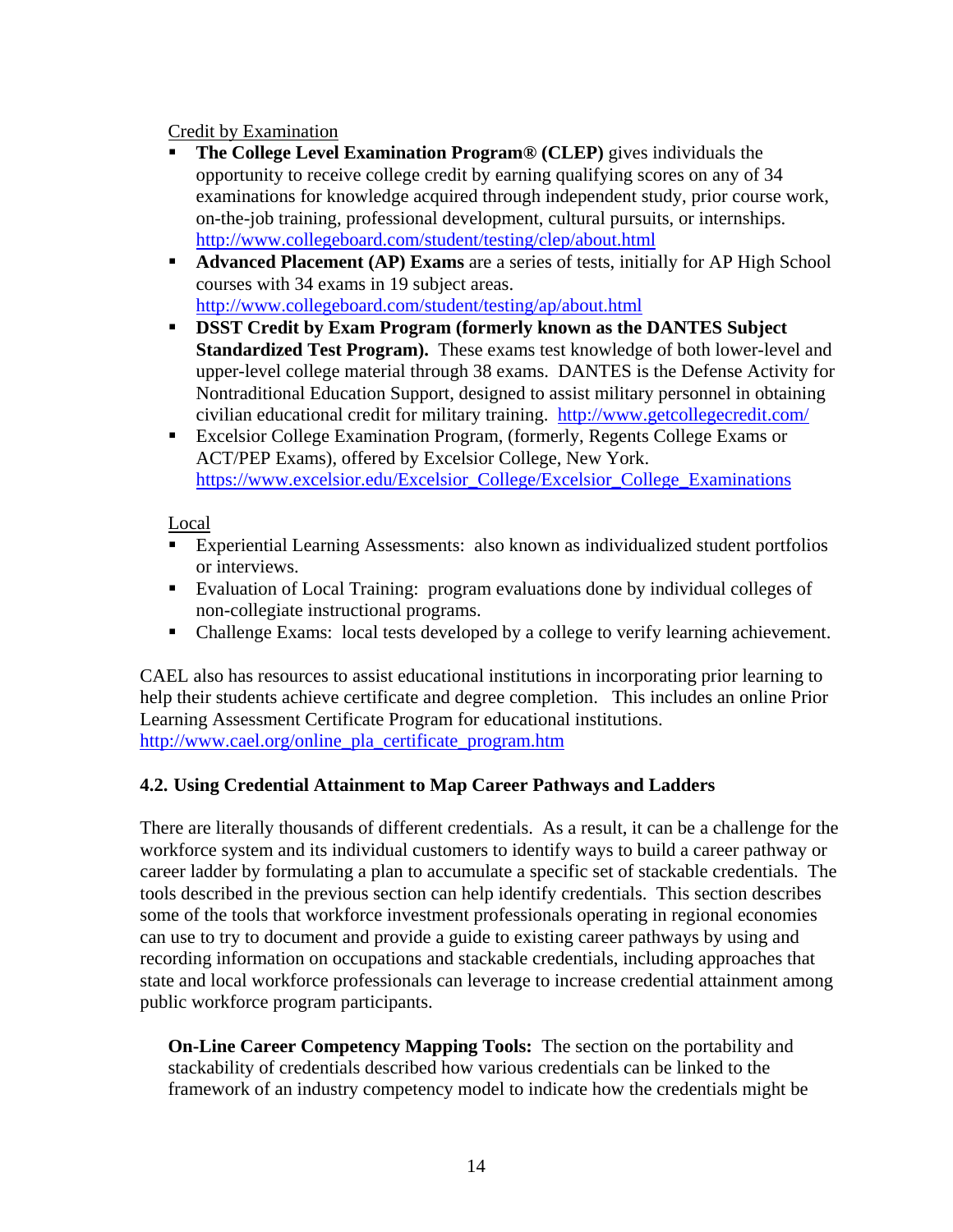sequenced or combined. An industry competency model identifies and communicates industry sector skill needs to the public workforce investment system and its strategic partners in education and economic development. The models identify cross-cutting competencies—sets of knowledge, skills, abilities and attributes—required by workers in an industry. These models clarify the foundational, academic, workplace, and industry technical competencies required to progress up a career ladder or move along a career lattice.

Industry competency models can be a valuable resource for workforce development professionals. Specifically, the models can be used to: 1) identify industry-specific workforce development needs; 2) conduct labor pool analyses; 3) build career paths, ladders, and lattices; 4) develop competency-based apprenticeship programs; and 5) support business human resources services and functions, including hiring, recruitment, writing job descriptions, etc.

There are currently 15 industry competency models, which can be found on the Competency Model Clearinghouse (CMC) at <http://www.careeronestop.org/CompetencyModel/>. A selection of related credentials are displayed at the bottom of the pyramid graphic depicting the model and certification and curriculum resources can be searched for by industry or occupation under the Find Resources link at [http://www.careeronestop.org/competencymodel/search.aspx.](http://www.careeronestop.org/competencymodel/search.aspx)

The CMC site also has two online interactive tools that can be used to 1) build customized competency models for regional economies or specific industry sub-sectors, and 2) to build and document career ladder/lattice progressions, including an indication of credentials needed along the way. On the CMC Web site link (under the Build a Model link) the CMC provides two interactive tools: Build a Competency Model and Build a Career Ladder/Lattice.

 **The Build a Competency Model Tool:** Enables workforce development professionals to customize one of the national industry competency models to reflect specific workforce needs in a region. For example, a user can start with the framework for Advanced Manufacturing and customize it to reflect the competencies for manufacturing wind turbines or pharmaceuticals or other specific products. This tool can support the work of state and local policymakers as they design regional workforce development strategies for specific industries. The tool will allow them to work with employers and local training and education providers to design industry-specific workforce development strategies. For example, a California company engaged in wind turbine manufacturing and installation, customized the Advanced Manufacturing Competency Model to reflect the workforce skill needs for that company. Intended to be used within the company, the model was validated by company managers and employees. The model is used for skill gap analysis, as a framework for developing training materials, and targeting training. They also reported that the foundational competencies were useful for performance counseling with employees.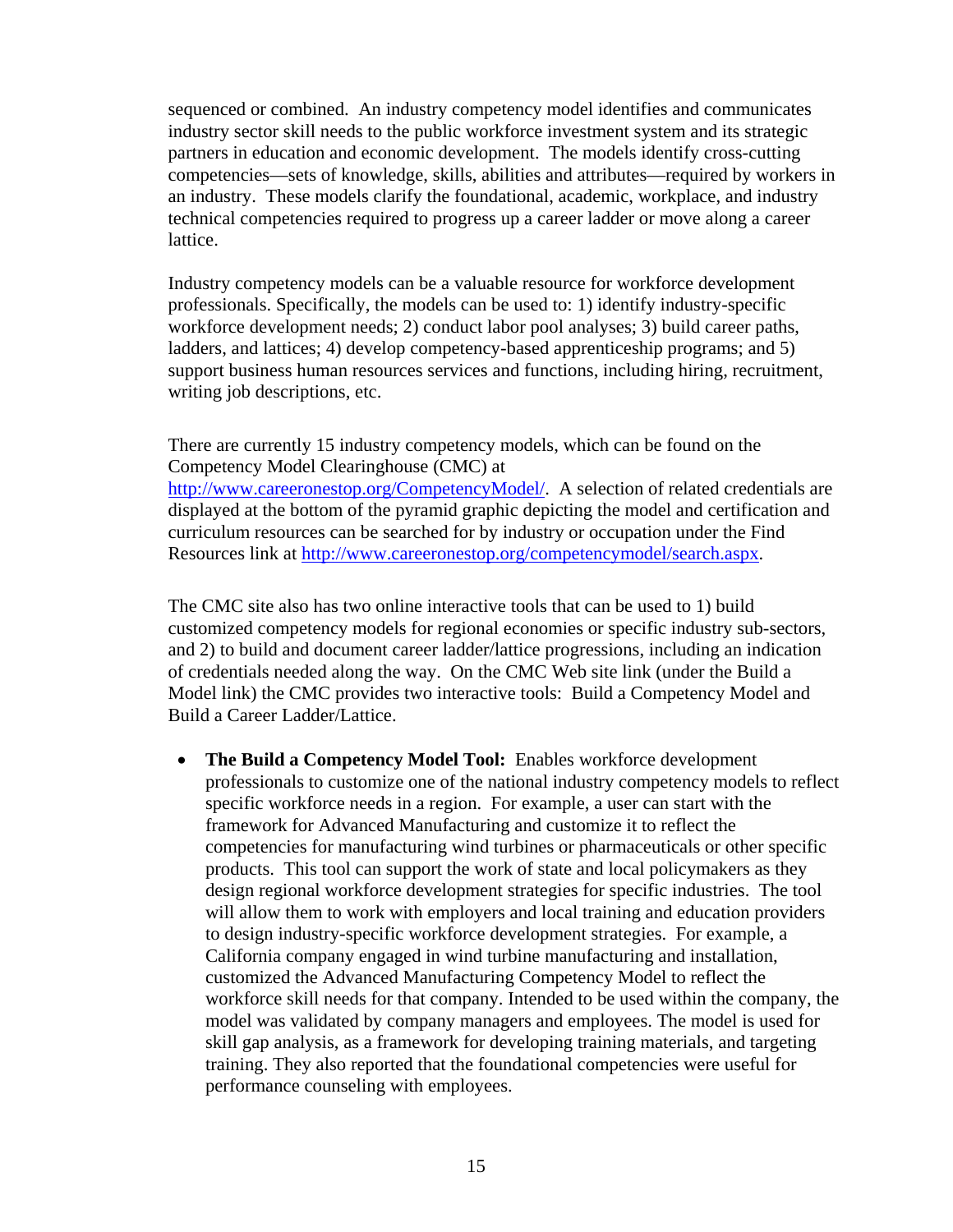**The Career Ladder/Lattice Tool:** Enables workforce development professionals to start with a national or customized industry competency model and then employ the Career Ladder/Lattice tool to display the sequence of jobs or occupations within specific careers in that industry. The tool results in a graphic that illustrates the progression and advancement potential in the career ladder/lattice and also contains documentation of the requirements for each job as well as the critical developmental experiences needed to move among them. A sample graphic for a Career Ladder/Lattice within the Energy sector is shown at [http://www.careeronestop.org/competencymodel/careerpathway/ReviewCareerPathw](http://www.careeronestop.org/competencymodel/careerpathway/ReviewCareerPathways/Energy_CPW.pdf) ays/Energy CPW.pdf. The model itself provides additional detail. This tool can support the work of case managers and other frontline staff as they counsel individuals on the types of training and education they need to advance along a career pathway.

#### **5.0 Current Models of Existing Industry-Recognized Stackable Credentials**

Many regional economies have identified targeted industry clusters for which their region has some type of locational advantage. Economic development agencies, educational institutions, and the workforce development system can work together to promote economic growth by preparing skilled workers for industry clusters. Registered Apprenticeship is industryrecognized by its very nature and due to the collaborative manner in which apprenticeships are developed and set up. In addition, associations within certain industry sectors are also working to identify a series or sequence of stackable credentials that can assist in preparing a local or regional workforce for employment in the industry.

Two industry groups in particular are in the forefront of using industry competency models as a framework for identifying a national system of stackable credentials—advanced manufacturing and energy. These are described below for the benefit of local WIBs or One-Stop Career Centers that are targeting workforce development efforts for those industries in their own regional economies. In addition, other regional efforts may be underway, as in the example of Bioscience below, or similar efforts could be started to develop these approaches for other industry sectors

 **Advanced Manufacturing:** An initiative has been undertaken by the Manufacturing Institute to develop career ladders within the manufacturing sector by identifying and endorsing a set of stackable credentials. The Manufacturing Institute has endorsed a Manufacturing Skills Certification System that they intend to be implemented through community colleges to enable participants to advance along a career pathway in manufacturing, beginning at entry level work readiness and employability skills up into specific technical competencies associated with specific types of manufacturing. The system begins with basic skills required for entry-level workers in all sectors of manufacturing, from alternative energy and computers to aerospace and pharmaceuticals. The skills certifications address personal effectiveness competencies, foundational academic competencies, general workplace skills and manufacturing industry-wide technical skills. Entry-level science, technology, engineering and math (STEM) skills are included in the system. See depictions of the career pathways and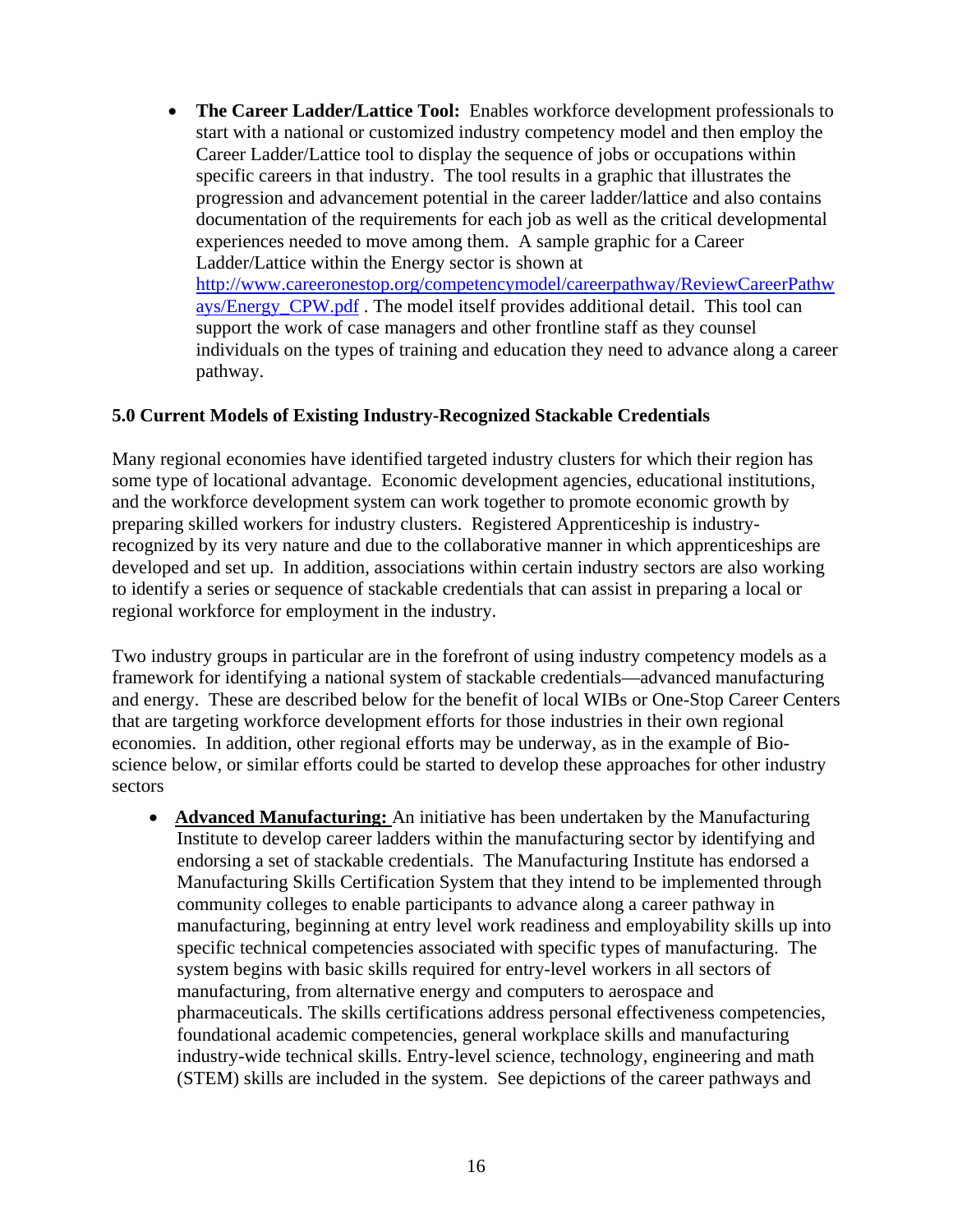stackable credentials at http://institute.nam.org/page/edu\_workforce\_skills\_cert\_implementation.

These certifications fit into the framework of the Advanced Manufacturing Competency Model developed in collaboration with the Employment and Training Administration along with other industry, education, and labor partners. The model is co-sponsored by the Manufacturing Institute, the National Council for Advanced Manufacturing, and the Society of Manufacturing Engineers. The competency model is available within the CareerOneStop Competency Model Clearinghouse, at:

[http://www.careeronestop.org/competencymodel/pyramid.aspx?HG=Y.](http://www.careeronestop.org/competencymodel/pyramid.aspx?HG=Y)

 **Energy**: The mission of the Center for Energy Workforce Development (CEWD) is to promote efforts to help develop the future energy workforce. As part of that work, CEWD developed the Get Into Energy Career Pathways Model, based on the Energy/Generation, Transmission, and Distribution (Energy) Competency Model which can be accessed at

[http://www.careeronestop.org/competencymodel/pyramid.aspx?NRG=Y.](http://www.careeronestop.org/competencymodel/pyramid.aspx?NRG=Y)

The *Get into Energy Career Pathways Model* separates education and training into three categories that align with the tiers of the Energy Competency Model: Basic Training (Tiers 1-3), Industry Fundamentals (Tiers 4-5), and Job Specific Skills and Credentials (Tiers 6-8). Grouping the skills in this way allows for the development of common curriculum and education requirements that correspond to the Get Into Energy Career Pathways model. For example, a technician with successful attainment of Basic and Industry competencies will have the foundation to take additional training for a specific job skill, such as wind or smart grid technologies, providing for a sequence of credentials that build upon each other. See how these relationships are depicted at <http://www.cewd.org/documents/pathwayswhitepaper.pdf>.

To ensure that educators and training providers are training to the key competencies identified by the industry, CEWD is in the process of mapping existing industry credentials and curriculum to the competencies in the model. By using the Energy Competency Model as the framework for uniform training and development, CEWD can help focus curriculum development to address the specific needs of industry and reduce program overlap and duplication of effort among education and training providers. CEWD's efforts to create a uniform curriculum framework serve to align education and training with the needs of the industry.

• **Information Technology:** Information technology (IT) is the industry sector with perhaps the largest number of associated certifications and other credentials offered by organizations both commercial and non-profit. The sheer number of potential credentials can present challenges for individuals and for staff in the workforce system when trying to identify which IT credentials will be beneficial for certain individuals in specific labor markets. One IT industry organization, the Computing Technology Industry Association (CompTIA) has developed several online tools to assist individuals and staff who work with students and jobseekers to access and make sense of the sphere of IT credentials. At [http://www.comptia.org/careers/backtowork.aspx,](http://www.comptia.org/careers/backtowork.aspx) Getting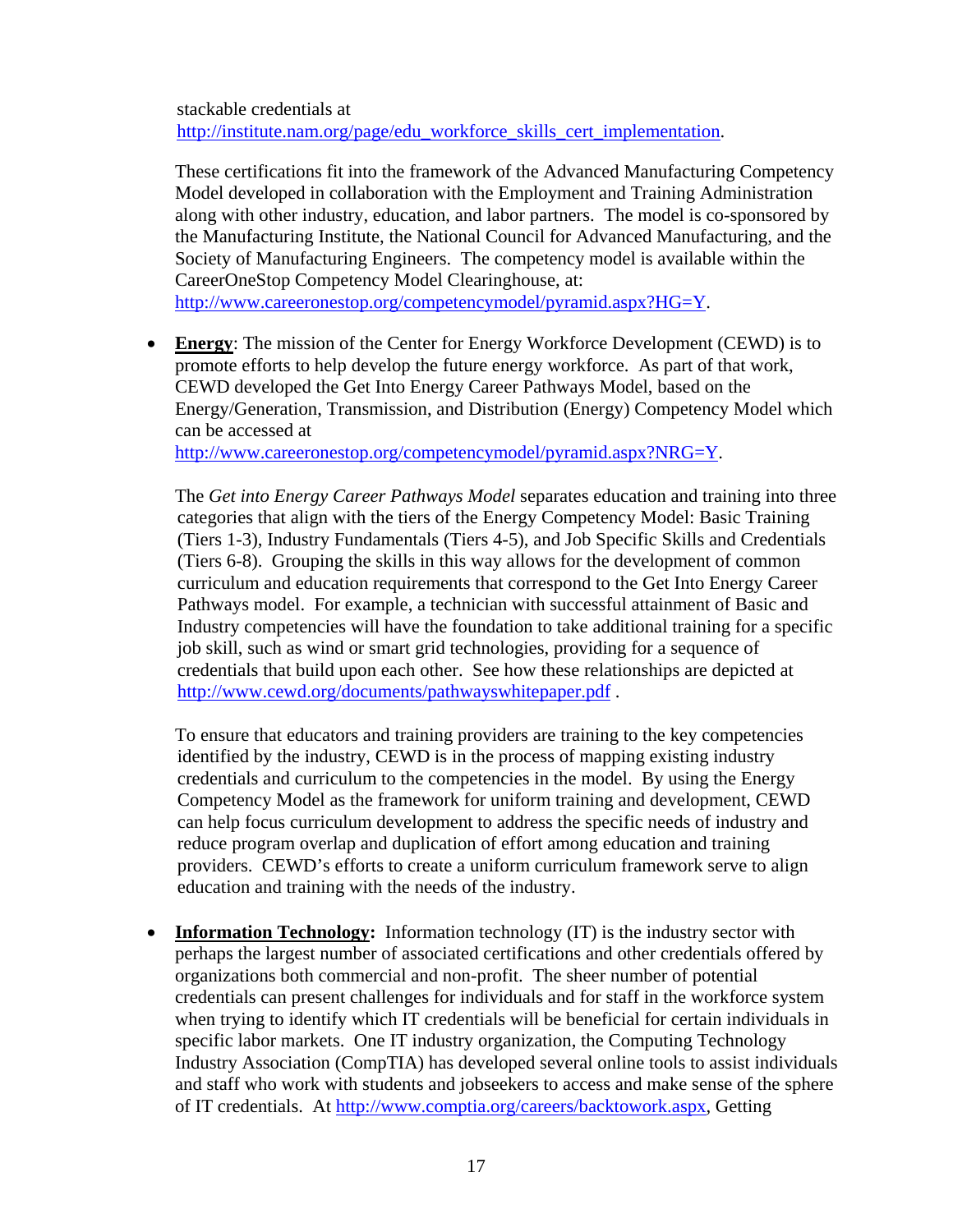America Back to Work (GABTW) is an online tool that is designed to guide individuals through an integrated IT training and certification process all the way through to identification of potential job openings. The GABTW site guides individuals through a four-step process: 1) assessment, 2) training, 3) certification, and 4) placement providing referrals to relevant information at each stage—including referrals to local One-Stop Career Centers and to other training resources. WIBs are invited to participate with CompTIA in this initiative if IT is an in-demand industry cluster in their regional economy. In addition, CompTIA has a somewhat more technical online resource on IT skills, competencies, and related certifications called the TechCareerCompass, located at http://tcc.comptia.org/**.** 

 **Bio-Science**: The Missouri Economic Research and Information Center is using the industry competency models as resources to guide workforce development initiatives that address skill gaps in targeted industry clusters. In fact, at Moberly Area Community College the models are being used for program assessment and redevelopment, the information technology faculty used the models to identify gaps in curriculum and course offerings and conducted a skills gap analysis and validation of existing curriculum. In addition, the Missouri Department of Elementary and Secondary Education and Missouri Center for Career Education have used the models for redevelopment of existing competency profiles for career education instructors and to conduct a validation and gap analysis of measurable learner objectives and task statements for local curriculum development.

Bio-1 is a workforce development partnership of regional industry groups, businesses, WIBs, educational and research institutions, and government and nonprofit organizations in New Jersey. (See <http://www.bio-1stop.org/> ) The Bioscience Competency Model is used as a resource for creating career pathways in the bioscience industry. Bio-1 is working with educators from K-12 through university levels to create articulation agreements, mentoring programs, internship, and professional development opportunities. The Monmouth County Vocational-Technical Biotechnology Career Academy High School in Freehold, NJ is using the model to inform and evaluate its curriculum. The four community colleges in the region are creating associate degrees that prepare students for immediate career opportunities in pharmaceutical or biotechnology companies or transfer to upper division colleges and universities.

 **State-Level Projects:** In addition to national sector-driven strategies a number of states have undertaken initiatives to increase credential attainment in fields in demand and based on strategic partnerships between the workforce system, employers and educators. One well-documented example is the Oregon Career Pathways initiative. Oregon defines a Career Pathway as a series of connected education and training programs and student support services that enable individuals to secure a job or advance in a demand industry or occupation. Career Pathways focus on easing and facilitating student transition from high school to community college; from pre-college courses to credit postsecondary programs; and from community college to university or employment.